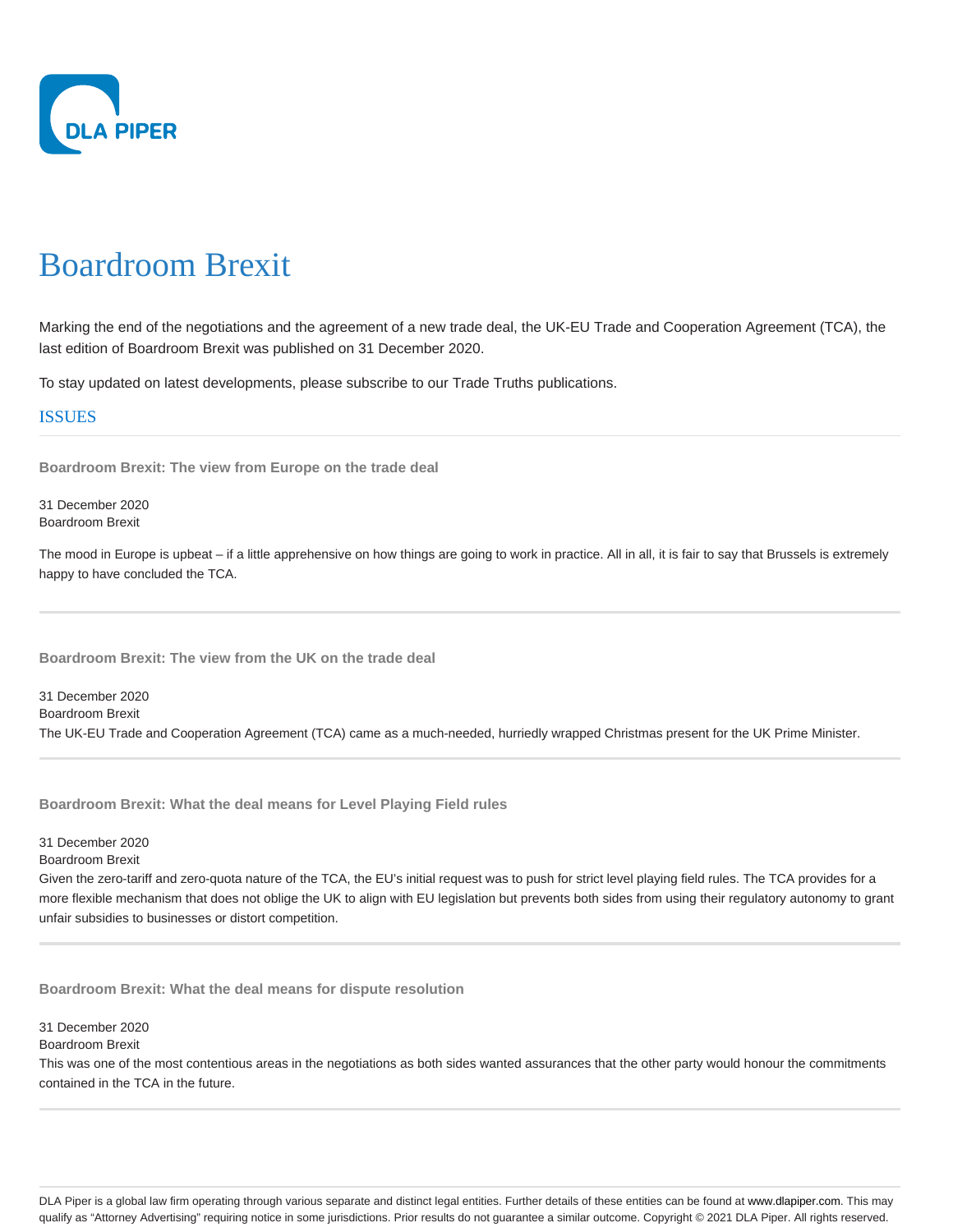**Boardroom Brexit: What the deal means for dispute resolution**

# 31 December 2020

# Boardroom Brexit

This was one of the most contentious areas in the negotiations as both sides wanted assurances that the other party would honour the commitments contained in the TCA in the future.

**Boardroom Brexit: What the deal means for energy and climate change**

### 31 December 2020

#### Boardroom Brexit

The TCA regulates the trade in electricity and gas between the EU and the UK over interconnectors, provides for cooperation in respect of security of supply, the integration of renewables into their respective markets and cooperation to develop hybrid projects that combine interconnectors and offshore wind farms in the North Sea (thus opening up the potential for a North Sea grid), as well as ensuring open and fair competition and stipulating general safety standards.

## **Boardroom Brexit: What the deal means for fishing**

31 December 2020

Boardroom Brexit

Fisheries punched way above its economic weight in these negotiations, and a compromise was only agreed at the last minute. Many will argue that the quality of the negotiation suffered as a result.

**Boardroom Brexit: What the deal means for funding and procurement**

31 December 2020

Boardroom Brexit

The TCA provides last-minute clarity for UK companies and organisations that participate in EU funded projects, or receive funding and investment through EU programmes, such as Horizon Europe.

**Boardroom Brexit: What the deal means for intellectual property**

31 December 2020

Boardroom Brexit

The TCA is not radical in terms of its immediate impact on holders of IP rights in the UK or the EU. It does not, for example, affect the post-2020 status of EU trade marks in the UK.

**Boardroom Brexit: What the deal means for mobility**

#### 31 December 2020

#### Boardroom Brexit

From 1 January 2021, freedom of movement between the United Kingdom and European Union will end. There are, however, some provisions in the TCA regarding the temporary movement of those carrying out business-related activities between the UK and EU.

**Boardroom Brexit: What the deal means for personal data and digital trade**

DLA Piper is a global law firm operating through various separate and distinct legal entities. Further details of these entities can be found at www.dlapiper.com. This may qualify as "Attorney Advertising" requiring notice in some jurisdictions. Prior results do not guarantee a similar outcome. Copyright @ 2021 DLA Piper. All rights reserved.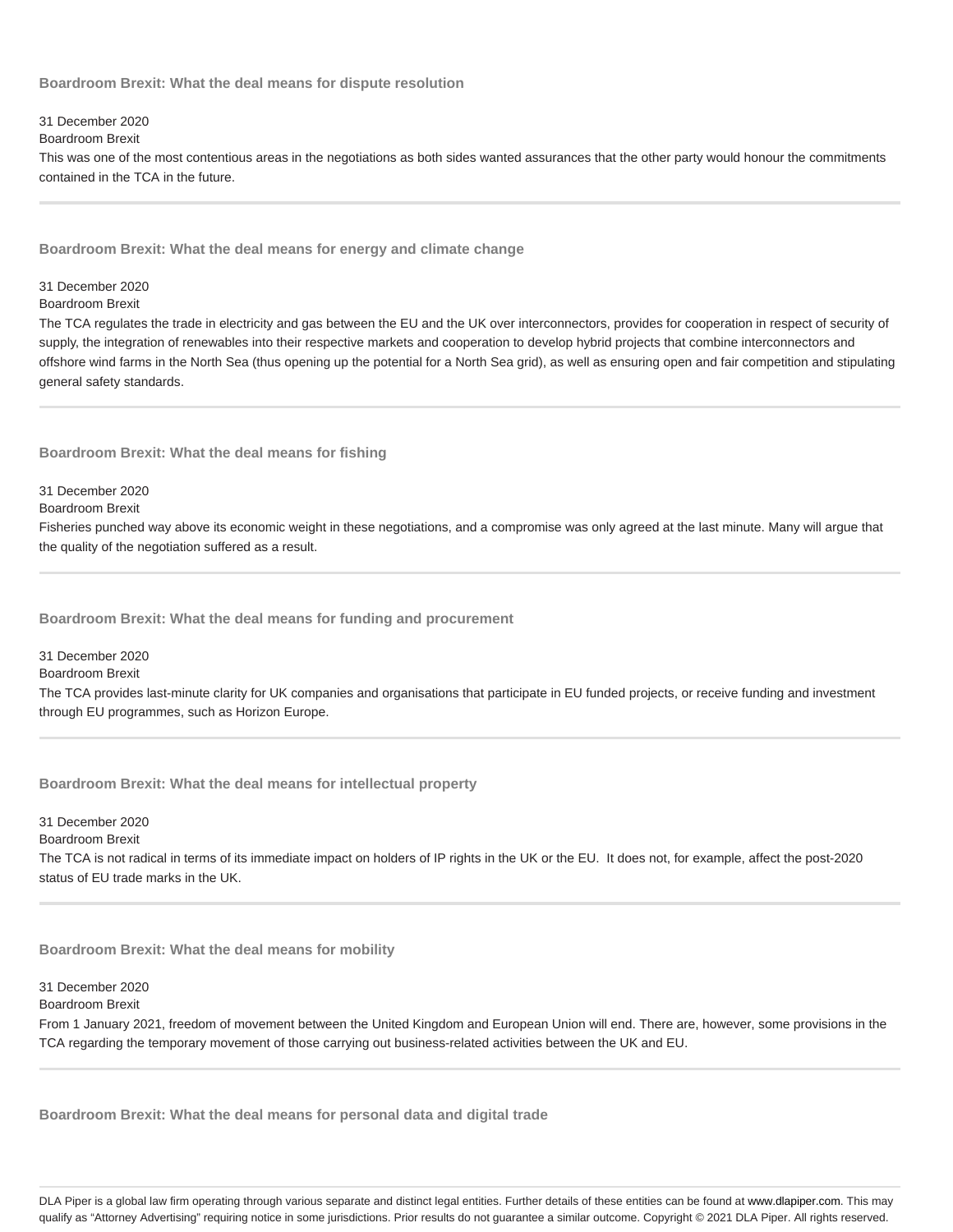31 December 2020 Boardroom Brexit

The TCA allows personal data to transfer from the EU-UK, for a period of up to six months from 1 January 2021. This 'bridging' period is designed to allow the EU time needed to adopt a formal adequacy decision which will allow the continuing flow of personal data to the UK.

**Boardroom Brexit: What the deal means for state aid and competition**

### 31 December 2020

## Boardroom Brexit

EU state aid law applies to assistance from state resources that is selective in its application and that has a potential effect on trade between EU member states and competition.

**Boardroom Brexit: What the deal means for the UK and EU ratification and implementation process**

31 December 2020 Boardroom Brexit The steps before the EU/UK Trade and Cooperation Agreement becomes law

**Boardroom Brexit: What the deal means for trade in goods**

#### 31 December 2020 Boardroom Brexit

What will the Trade and Cooperation Agreement mean for tariffs and quotas, rules of origin, technical barriers to trade, customs and product standards

**Boardroom Brexit: What the deal means for trade in services**

31 December 2020

Boardroom Brexit

The TCA has substantial sectoral coverage, including professional and business services (e.g. legal, auditing, architectural services), delivery and telecommunication services, computer-related and digital services, financial services, research and development services, most transport services and environmental services.

**Boardroom Brexit: What the deal means for transport**

31 December 2020 Boardroom Brexit

There will be continued market access rights for UK and EU road haulage operators, while under the TCA, UK and EU air carriers will continue to enjoy flyover rights and operating rights on routes between the UK and EU. However, UK carriers will not be able to operate cabotage routes in the EU (and vice versa)

**Boardroom Brexit - 15 September 2020**

15 September 2020

Boardroom Brexit

After the seventh negotiating round between the UK and EU concluded in what was to be the end of the calm before the storm, the UK's Chief

DLA Piper is a global law firm operating through various separate and distinct legal entities. Further details of these entities can be found at www.dlapiper.com. This may qualify as "Attorney Advertising" requiring notice in some jurisdictions. Prior results do not guarantee a similar outcome. Copyright @ 2021 DLA Piper. All rights reserved.